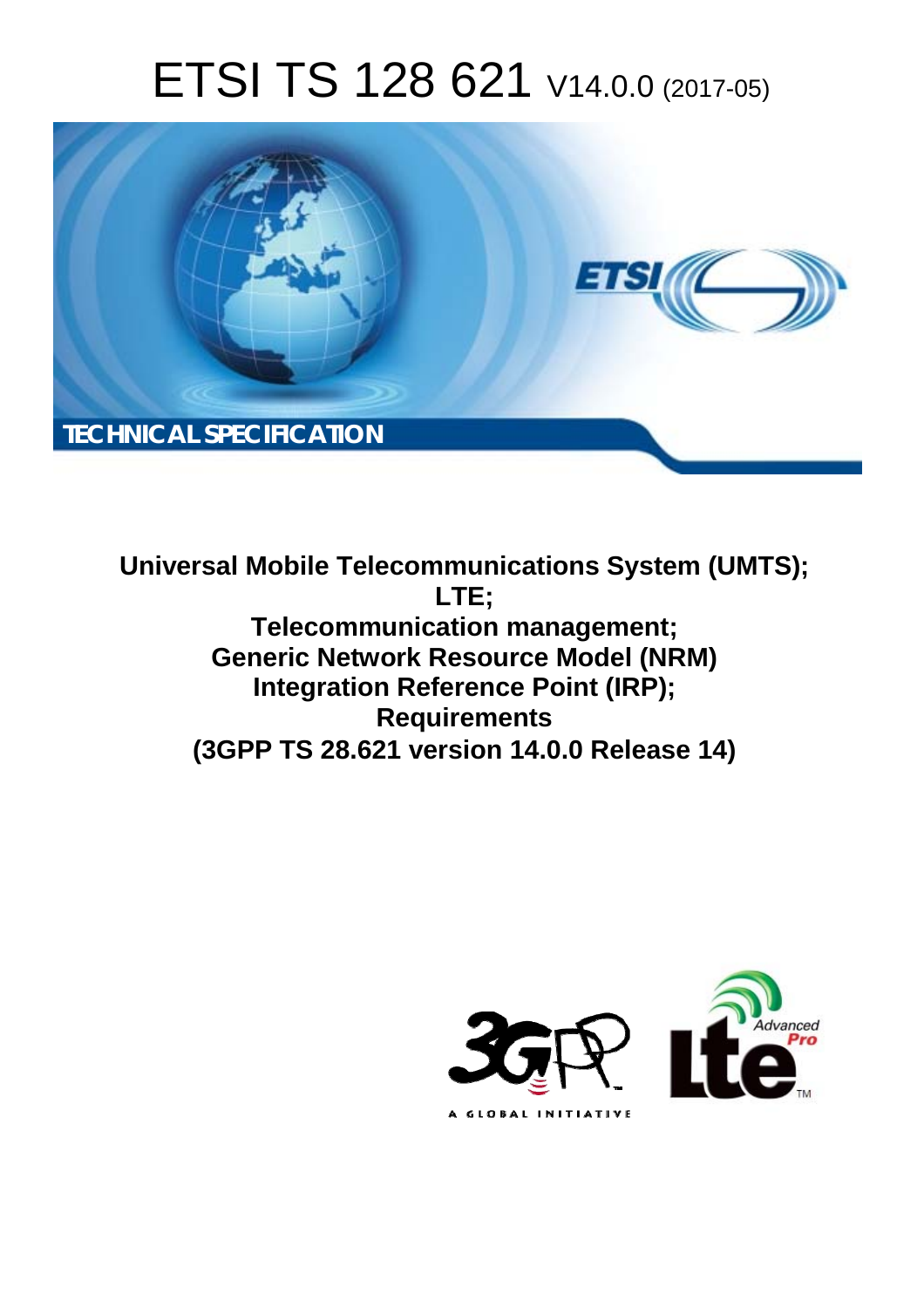Reference RTS/TSGS-0528621ve00

> Keywords LTE,UMTS

#### *ETSI*

#### 650 Route des Lucioles F-06921 Sophia Antipolis Cedex - FRANCE

Tel.: +33 4 92 94 42 00 Fax: +33 4 93 65 47 16

Siret N° 348 623 562 00017 - NAF 742 C Association à but non lucratif enregistrée à la Sous-Préfecture de Grasse (06) N° 7803/88

#### *Important notice*

The present document can be downloaded from: <http://www.etsi.org/standards-search>

The present document may be made available in electronic versions and/or in print. The content of any electronic and/or print versions of the present document shall not be modified without the prior written authorization of ETSI. In case of any existing or perceived difference in contents between such versions and/or in print, the only prevailing document is the print of the Portable Document Format (PDF) version kept on a specific network drive within ETSI Secretariat.

Users of the present document should be aware that the document may be subject to revision or change of status. Information on the current status of this and other ETSI documents is available at <https://portal.etsi.org/TB/ETSIDeliverableStatus.aspx>

If you find errors in the present document, please send your comment to one of the following services: <https://portal.etsi.org/People/CommiteeSupportStaff.aspx>

#### *Copyright Notification*

No part may be reproduced or utilized in any form or by any means, electronic or mechanical, including photocopying and microfilm except as authorized by written permission of ETSI.

The content of the PDF version shall not be modified without the written authorization of ETSI. The copyright and the foregoing restriction extend to reproduction in all media.

> © European Telecommunications Standards Institute 2017. All rights reserved.

**DECT**TM, **PLUGTESTS**TM, **UMTS**TM and the ETSI logo are Trade Marks of ETSI registered for the benefit of its Members. **3GPP**TM and **LTE**™ are Trade Marks of ETSI registered for the benefit of its Members and of the 3GPP Organizational Partners.

**oneM2M** logo is protected for the benefit of its Members

**GSM**® and the GSM logo are Trade Marks registered and owned by the GSM Association.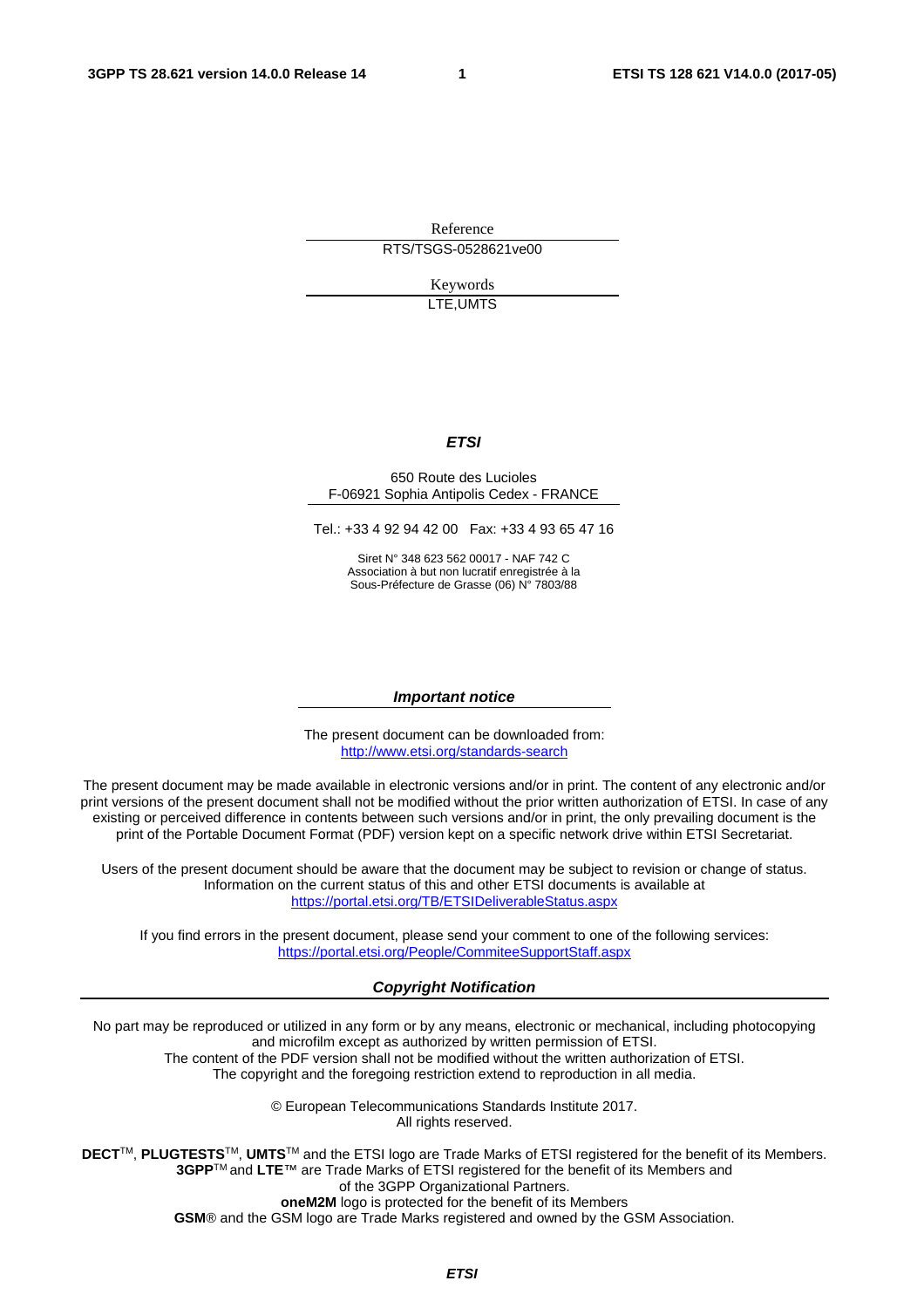# Intellectual Property Rights

IPRs essential or potentially essential to the present document may have been declared to ETSI. The information pertaining to these essential IPRs, if any, is publicly available for **ETSI members and non-members**, and can be found in ETSI SR 000 314: *"Intellectual Property Rights (IPRs); Essential, or potentially Essential, IPRs notified to ETSI in respect of ETSI standards"*, which is available from the ETSI Secretariat. Latest updates are available on the ETSI Web server ([https://ipr.etsi.org/\)](https://ipr.etsi.org/).

Pursuant to the ETSI IPR Policy, no investigation, including IPR searches, has been carried out by ETSI. No guarantee can be given as to the existence of other IPRs not referenced in ETSI SR 000 314 (or the updates on the ETSI Web server) which are, or may be, or may become, essential to the present document.

### Foreword

This Technical Specification (TS) has been produced by ETSI 3rd Generation Partnership Project (3GPP).

The present document may refer to technical specifications or reports using their 3GPP identities, UMTS identities or GSM identities. These should be interpreted as being references to the corresponding ETSI deliverables.

The cross reference between GSM, UMTS, 3GPP and ETSI identities can be found under [http://webapp.etsi.org/key/queryform.asp.](http://webapp.etsi.org/key/queryform.asp)

# Modal verbs terminology

In the present document "**shall**", "**shall not**", "**should**", "**should not**", "**may**", "**need not**", "**will**", "**will not**", "**can**" and "**cannot**" are to be interpreted as described in clause 3.2 of the [ETSI Drafting Rules](https://portal.etsi.org/Services/editHelp!/Howtostart/ETSIDraftingRules.aspx) (Verbal forms for the expression of provisions).

"**must**" and "**must not**" are **NOT** allowed in ETSI deliverables except when used in direct citation.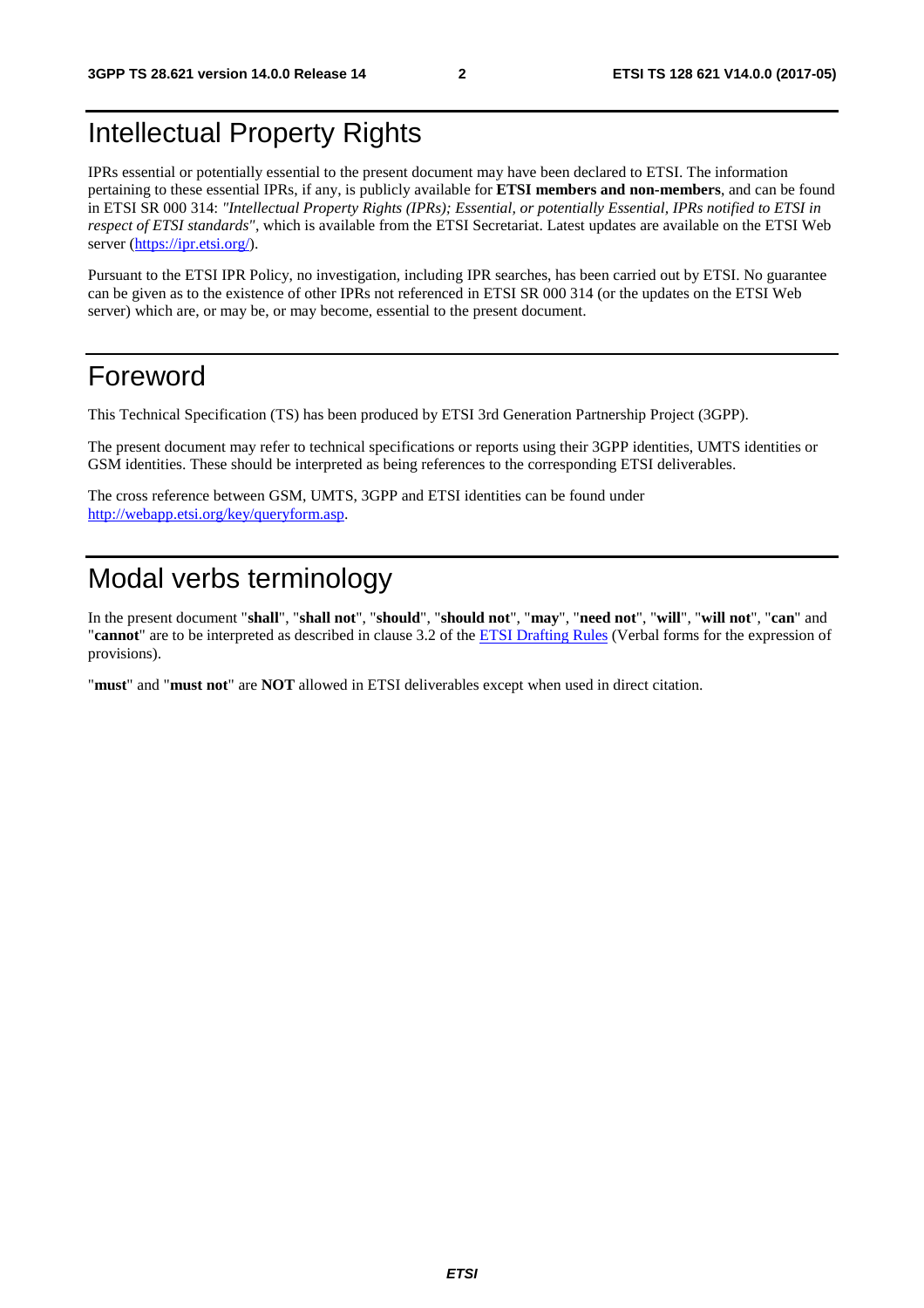# Contents

| 1                             |  |
|-------------------------------|--|
| $\overline{2}$                |  |
| 3 <sup>7</sup><br>3.1<br>3.2  |  |
| $\overline{4}$                |  |
| <b>Annex A (informative):</b> |  |
|                               |  |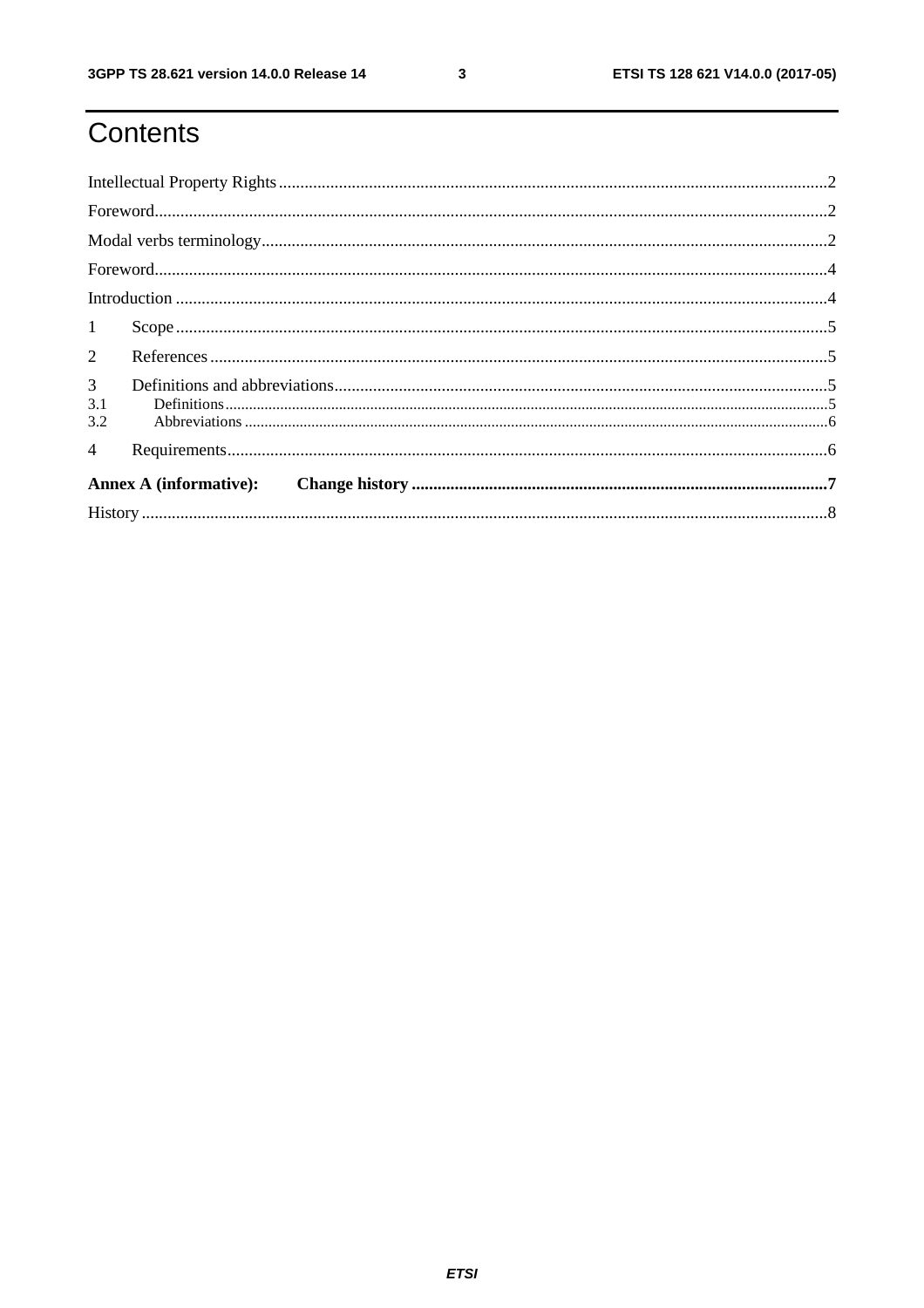# Foreword

This Technical Specification has been produced by the 3rd Generation Partnership Project (3GPP).

The contents of the present document are subject to continuing work within the TSG and may change following formal TSG approval. Should the TSG modify the contents of the present document, it will be re-released by the TSG with an identifying change of release date and an increase in version number as follows:

Version x.y.z

where:

- x the first digit:
	- 1 presented to TSG for information;
	- 2 presented to TSG for approval;
	- 3 or greater indicates TSG approved document under change control.
- y the second digit is incremented for all changes of substance, i.e. technical enhancements, corrections, updates, etc.
- z the third digit is incremented when editorial only changes have been incorporated in the document.

### Introduction

The present document is part of a TS-family covering the 3<sup>rd</sup> Generation Partnership Project; Technical Specification Group Services and System Aspects; Telecommunication management; as identified below:

#### **28.621: Generic Network Resource Model (NRM) Integration Reference Point (IRP); Requirements**

- 28.622: Generic Network Resource Model (NRM) Integration Reference Point (IRP); Information Service (IS)
- 28.623: Generic Network Resource Model (NRM) Integration Reference Point (IRP); Solution Set (SS) definitions

Configuration Management (CM), in general, provides the operator with the ability to assure correct and effective operation of the 3G network as it evolves. CM actions have the objective to control and monitor the actual configuration on the Network Elements (NEs) and Network Resources (NRs), and they may be initiated by the operator or by functions in the Operations Systems (OSs) or NEs.

CM actions may be requested as part of an implementation programme (e.g. additions and deletions), as part of an optimisation programme (e.g. modifications), and to maintain the overall Quality of Service (QoS). The CM actions are initiated either as single actions on single NEs of the 3G network, or as part of a complex procedure involving actions on many resources/objects in one or several NEs.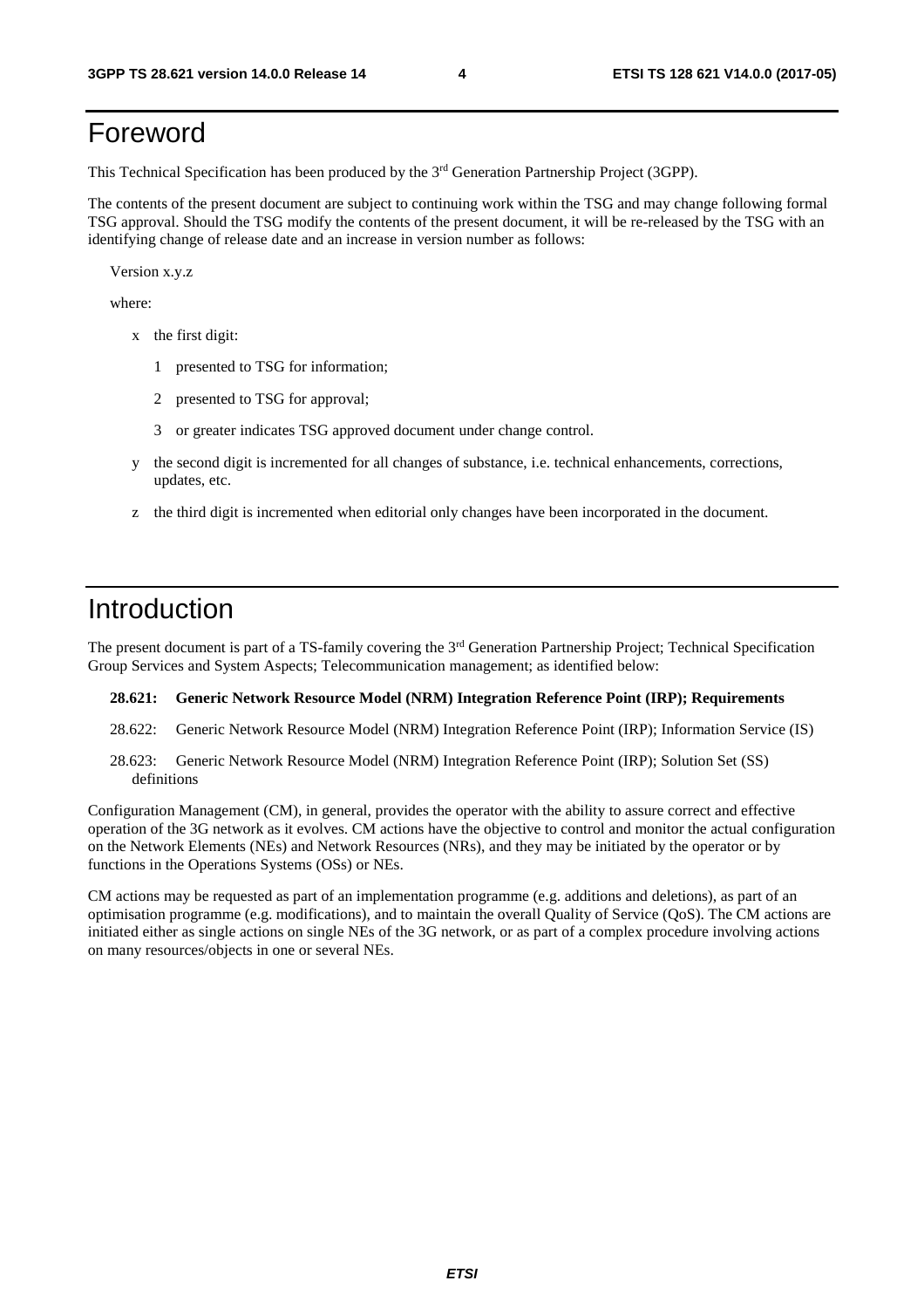# 1 Scope

The present document defines, in addition to the requirements defined in [1], [2] and [3], the requirements for the present IRP: Generic Network Resource Model IRP.

### 2 References

The following documents contain provisions which, through reference in this text, constitute provisions of the present document.

- References are either specific (identified by date of publication, edition number, version number, etc.) or non-specific.
- For a specific reference, subsequent revisions do not apply.
- For a non-specific reference, the latest version applies. In the case of a reference to a 3GPP document (including a GSM document), a non-specific reference implicitly refers to the latest version of that document *in the same Release as the present document*.
- [1] 3GPP TS 32.101: "Telecommunication management; Principles and high level requirements".
- [2] 3GPP TS 32.102: "Telecommunication management; Architecture".
- [3] 3GPP TS 32.600: "Telecommunication management; Configuration Management (CM); Concept and high-level requirements".
- [4] 3GPP TS 32.602: "Telecommunication management; Configuration Management (CM); Basic CM Integration Reference Point (IRP): Information Service (IS)".
- [5] 3GPP TS 32.612: "Telecommunication management; Configuration Management (CM); Bulk CM Integration Reference Point (IRP): Information Service (IS)".
- [6] 3GPP TS 32.107: "Telecommunication management; Fixed Mobile Convergence (FMC) Federated Network Information Model (FNIM)".
- [7] 3GPP TS 28.620: "Telecommunication management; Fixed Mobile Convergence (FMC) Federated Network Information Model (FNIM) Umbrella Information Model (UIM)".
- [8] 3GPP TS 28.622: "Telecommunication management; Generic Network Resource Model (NRM) Integration Reference Point (IRP); Information Service (IS)".

# 3 Definitions and abbreviations

### 3.1 Definitions

For the purposes of the present document, the following terms and definitions apply.

**Element Manager (EM):** provides a package of end-user functions for management of a set of closely related types of Network Elements (NEs). These functions can be divided into two main categories:

- *Element Management Functions* for management of NEs on an individual basis. These are basically the same functions as supported by the corresponding local terminals.
- *Sub-Network Management Functions* that are related to a network model for a set of NEs constituting a clearly defined sub-network, which may include relations between the NEs. This model enables additional functions on the sub-network level (typically in the areas of network topology presentation, alarm correlation, service impact analysis and circuit provisioning).

**IRP:** See 3GPP TS 32.101 [1].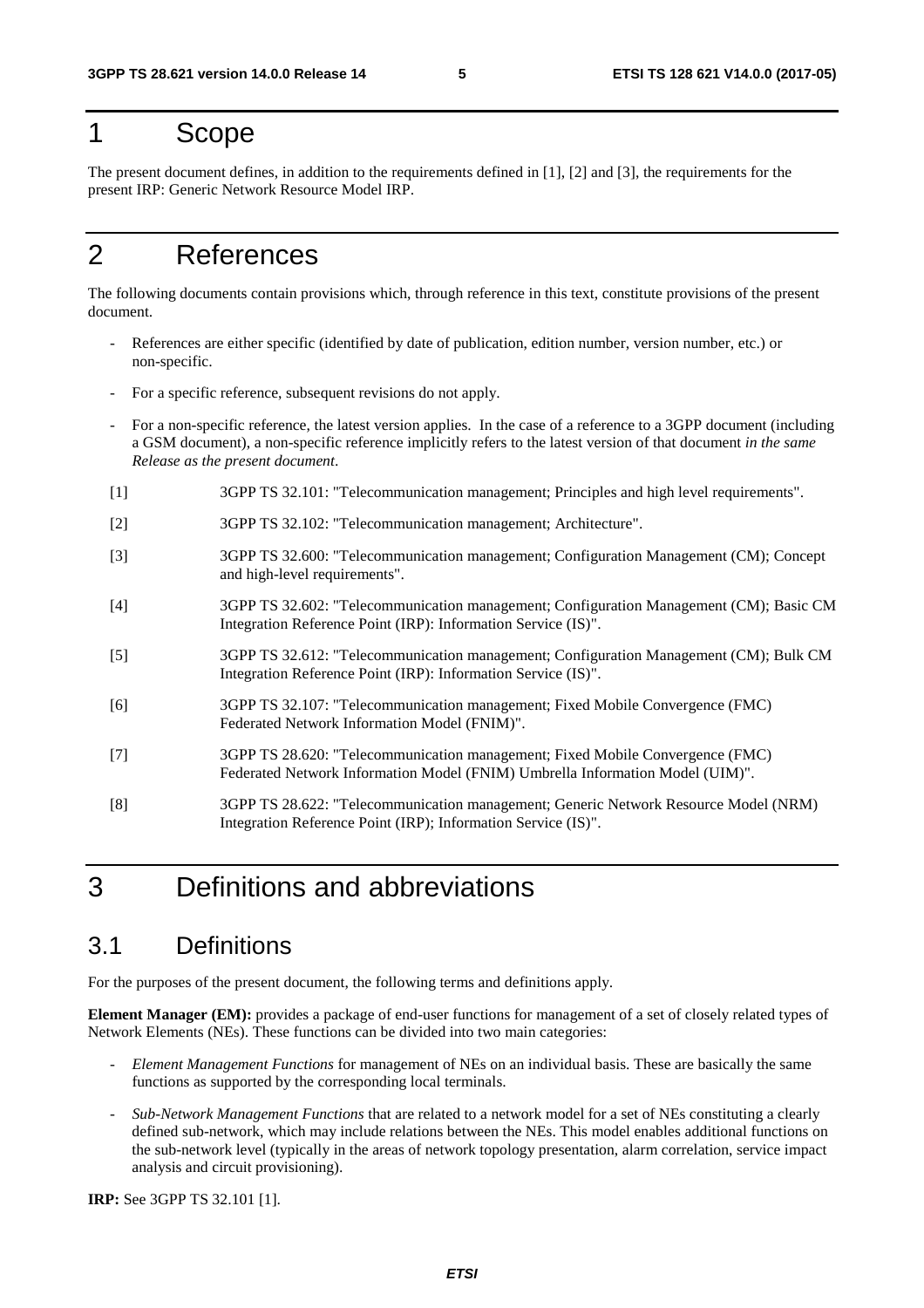**IRP Information Service:** See 3GPP TS 32.101 [1].

**IRP Solution Set:** See 3GPP TS 32.101 [1].

**Information Object Class (IOC):** See 3GPP TS 28.622 [8] clause 3.1 Information Object Class (IOC).

**Network Element (NE):** is a discrete telecommunications entity, which can be, managed over a specific interface e.g. the RNC.

**Network Resource (NR):** is a component of a NE, which can be identified as a discrete separate entity and is in an object oriented environment for the purpose of management represented by an abstract entity called Information Object Class (IOC) instance.

### 3.2 Abbreviations

For the purposes of the present document, the following abbreviations apply:

| <b>CM</b>    | <b>Configuration Management</b>            |
|--------------|--------------------------------------------|
| <b>CN</b>    | <b>Core Network</b>                        |
| <b>GSM</b>   | Global System for Mobile communication     |
| <b>IRP</b>   | <b>Integration Reference Point</b>         |
| <b>IOC</b>   | <b>Information Object Class</b>            |
| <b>IS</b>    | Information Service (see [1])              |
| <b>NRM</b>   | Network Resource Model                     |
| <b>UMTS</b>  | Universal Mobile Telecommunications System |
| <b>UTRAN</b> | Universal Terrestrial Radio Access Network |
|              |                                            |

# 4 Requirements

The following general and high-level requirements apply for the present IRP:

- a) IRP-related requirements in 3GPP TS 32.101 [1].
- b) IRP-related requirements in 3GPP TS 32.102 [2].
- c) IRP-related requirements in 3GPP TS 32.600 [3].

In addition, the NRM defined by this IRP:

- 1) Shall be generic, i.e. not contain any domain specific definitions such as UTRAN or CN entities. Examples of generic entities are: High-level IOCs for containment of other more domain-specific IOCs, and abstract IOCs for sub-classing by other more domain-specific IOCs.
- 2) Shall support management of UMTS-GSM Inter-system handover.
- 3) Shall support communications for telecommunication network management purposes, including management of converged networks.
- 4) Is a member of the Federated Network Information Model (FNIM) [6] and its information is derived from FNIM Umbrella Information Model (UIM) [7].
- 5) Shall support management of networks that include virtualized network functions.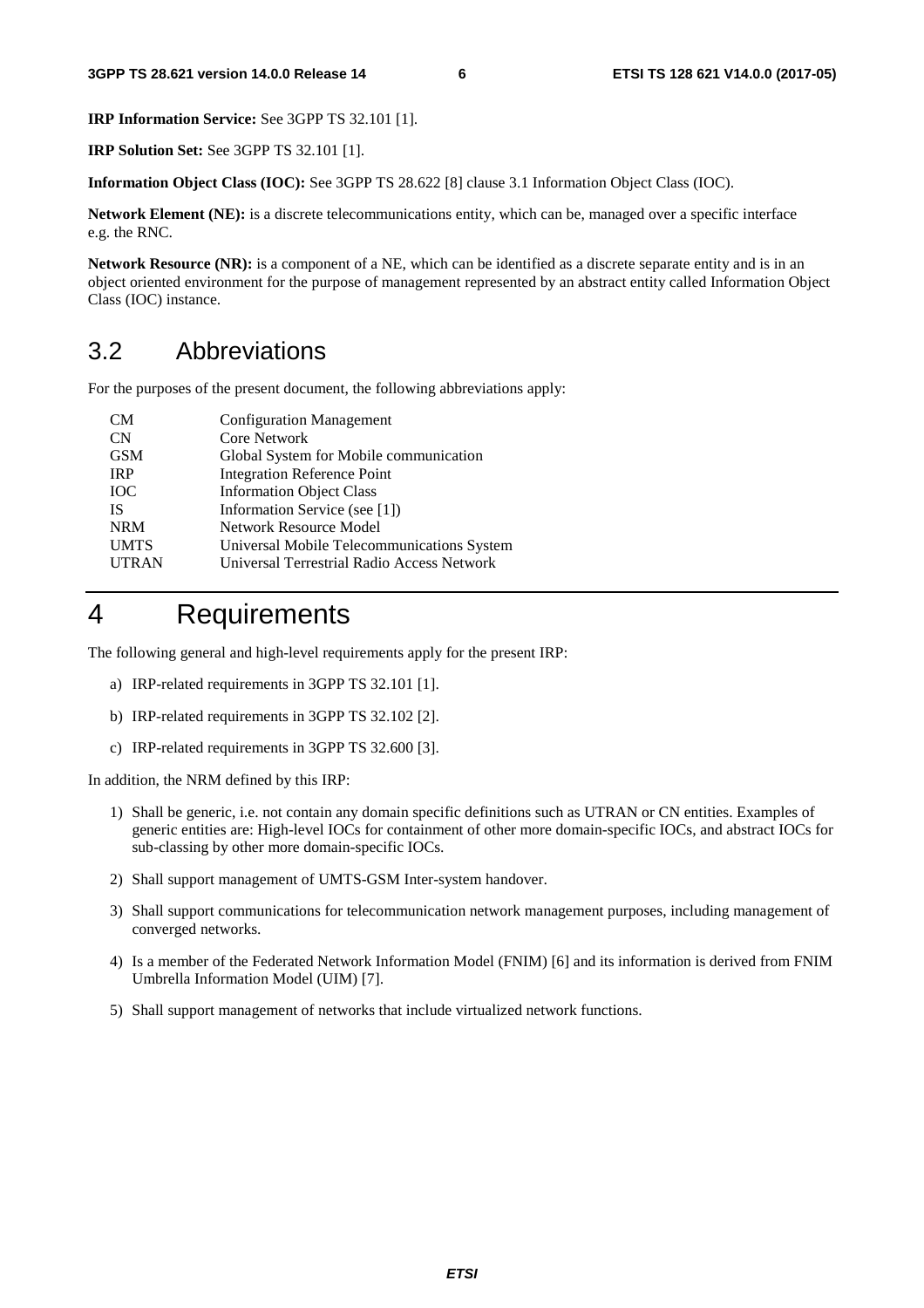# Annex A (informative): Change history

|         | <b>Change history</b> |                 |           |                                                           |                                |                   |            |  |
|---------|-----------------------|-----------------|-----------|-----------------------------------------------------------|--------------------------------|-------------------|------------|--|
| Date    | TSG #                 | <b>TSG Doc.</b> | <b>CR</b> | <b>Revi</b>                                               | Old<br><b>Subject/Comment</b>  |                   | <b>New</b> |  |
| 2012-12 |                       |                 |           | New version after approval                                |                                | 2.0.0             | 11.0.0     |  |
| 2014-06 | SA#64                 | SP-140358 001   |           | Move the feature support statements into a separate table |                                | 11.0.0 111.1.0    |            |  |
| 2014-09 |                       |                 |           | Update to Rel-12 version (MCC)                            |                                | $11.1.0$   12.0.0 |            |  |
| 2016-01 |                       |                 |           |                                                           | Update to Rel-13 version (MCC) | $12.0.0$   13.0.0 |            |  |

| <b>Change history</b> |                |             |            |            |  |                                                         |            |
|-----------------------|----------------|-------------|------------|------------|--|---------------------------------------------------------|------------|
| <b>Date</b>           | <b>Meeting</b> | <b>TDoc</b> | <b>ICR</b> | <b>Rev</b> |  | <b>Cat Subiect/Comment</b>                              | <b>New</b> |
|                       |                |             |            |            |  |                                                         | version    |
| 2016-12               | SA#74          | SP-160857   | 0003       |            |  | Adding the generic configuration requirement to support | 14.0.0     |
|                       |                |             |            |            |  | I management of VNFs                                    |            |